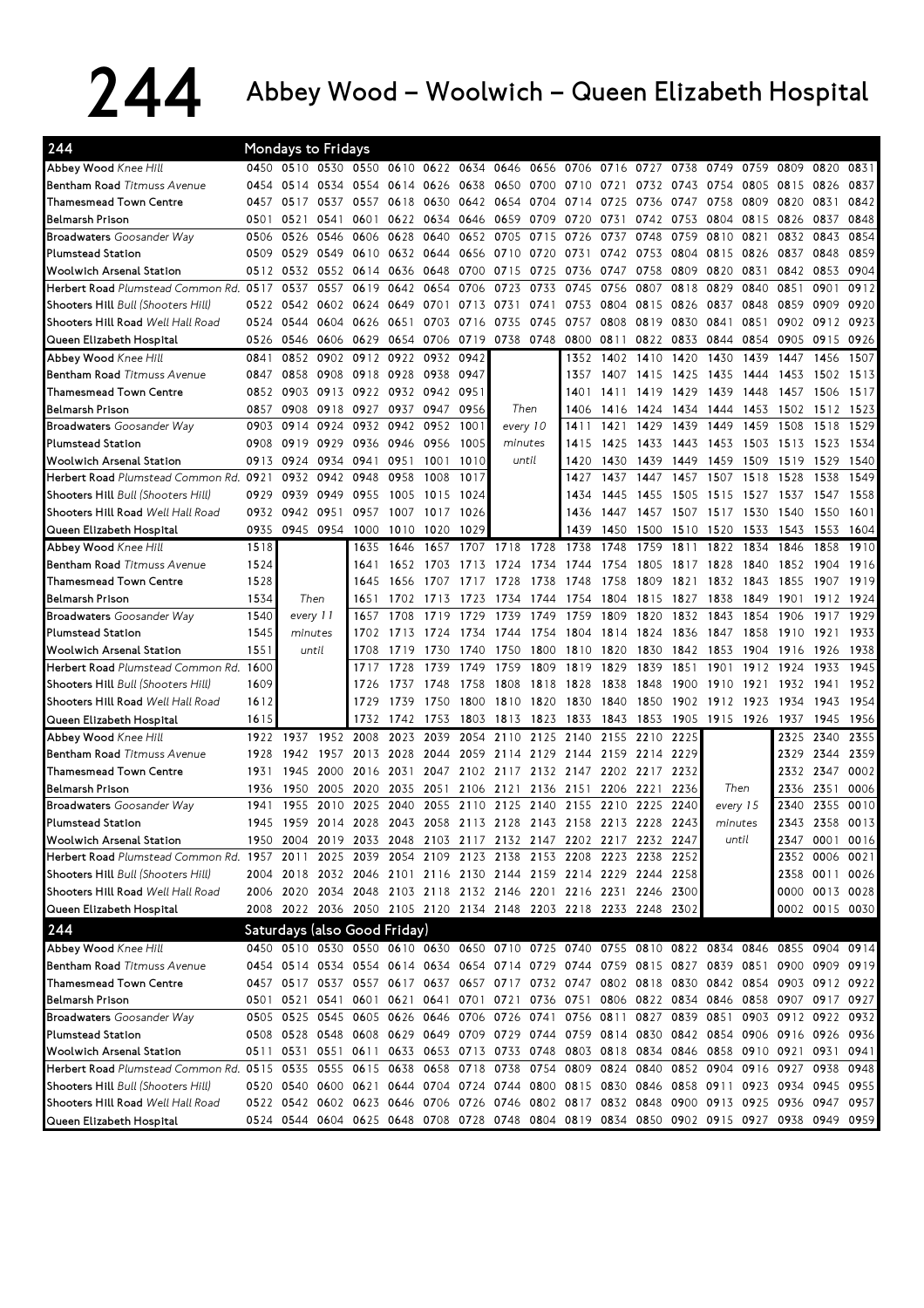| 244                                                                            |              | Saturdays (also Good Friday) (cont.) |                                                          |                          |              |                                  |                                              |                        |                         |                |                |              |                |              |                                              |              |                |              |
|--------------------------------------------------------------------------------|--------------|--------------------------------------|----------------------------------------------------------|--------------------------|--------------|----------------------------------|----------------------------------------------|------------------------|-------------------------|----------------|----------------|--------------|----------------|--------------|----------------------------------------------|--------------|----------------|--------------|
| Abbey Wood Knee Hill                                                           |              |                                      | 0924 0934 0944 0953                                      |                          |              |                                  |                                              | 1053 1103              |                         |                | 1213           | 1223         | 1233 1243 1253 |              |                                              | 1303         |                | 1723         |
| Bentham Road Titmuss Avenue                                                    | 0929         |                                      | 0939 0949 0958                                           |                          |              |                                  | 1058                                         | 1108                   |                         |                | 1218           | 1228         | 1238           | 1248         | 1258                                         | 1308         |                | 1728         |
| Thamesmead Town Centre                                                         | 0932         |                                      | 0942 0952 1002                                           |                          |              |                                  |                                              | 1102 1112              |                         |                | 1222           |              |                |              | 1232 1242 1252 1302 1312                     |              |                | 1732         |
| <b>Belmarsh Prison</b>                                                         | 0937         | 0947                                 | 0957                                                     | 1007                     |              | Then                             | 1107                                         | 1117                   | Then                    |                | 1227           | 1237         | 1247 1257      |              | 1307                                         | 1317         | Then           | 1737         |
| <b>Broadwaters</b> Goosander Way                                               | 0942         | 0952                                 | 1002                                                     | 1012                     |              | every 10                         | 1112                                         | 1122                   | every 10                |                | 1232           | 1242         | 1252 1302      |              | 1312                                         | 1322         | every          | 1742         |
| <b>Plumstead Station</b><br>Woolwich Arsenal Station                           | 0946<br>0951 | 0956<br>1001                         | 1006<br>1011                                             | 1016<br>1021             | minutes      |                                  | 1116<br>1121                                 | 1126<br>1131           | minutes<br>until        |                | 1236<br>1241   | 1246<br>1251 | 1256<br>1301   | 1306<br>1311 | 1316<br>1321                                 | 1326<br>1332 | 10             | 1746<br>1752 |
| Herbert Road Plumstead Common Rd. 0958                                         |              | 1008                                 | 1018                                                     | 1028                     |              | until<br>1128                    |                                              | 1138                   |                         |                | 1248           | 1258         | 1308           | 1318         | 1328                                         | 1339         | mins.<br>until | 1759         |
| Shooters Hill Bull (Shooters Hill)                                             | 1005         | 1015                                 | 1025                                                     | 1035                     |              | 1135                             |                                              | 1145                   |                         |                | 1255           | 1306         | 1316           | 1326         | 1336                                         | 1347         |                | 1807         |
| Shooters Hill Road Well Hall Road                                              | 1007         | 1017                                 | 1027 1037                                                |                          |              |                                  |                                              | 1148                   |                         |                | 1258           | 1309         | 1319 1329      |              | 1339                                         | 1350         |                | 1810         |
| Queen Elizabeth Hospital                                                       | 1009         | 1019                                 | 1029                                                     | 1039                     |              |                                  | 1137<br>1139                                 | 1150                   |                         |                | 1300           | 1311         | 1321           | 1331         | 1341                                         | 1352         |                | 1812         |
| Abbey Wood Knee Hill                                                           | 1733         | 1743                                 | 1754                                                     | 1805                     | 1817         |                                  | 1829 1841                                    | 1853                   | 1905                    | 1917           | 1932           | 1947         | 2004           | 2020         | 2036                                         | 2051         | 2109           | 2125         |
| Bentham Road Titmuss Avenue                                                    | 1738         | 1748                                 | 1759                                                     | 1810                     | 1822         | 1834                             | 1846                                         | 1858                   | 1910                    | 1922           | 1937           | 1952         | 2009           | 2025         | 2041                                         | 2056         | 2113           | 2129         |
| <b>Thamesmead Town Centre</b>                                                  | 1742         | 1752                                 | 1803                                                     | 1813                     | 1825         | 1837                             | 1849                                         | 1901                   | 1913                    | 1925           | 1940           | 1955         | 2012 2028      |              | 2044                                         | 2059         | 2116           | 2131         |
| <b>Belmarsh Prison</b>                                                         | 1747         | 1757                                 | 1808                                                     | 1818                     | 1830         | 1842                             | 1854                                         | 1906 1918              |                         | 1930           | 1945           | 2000         | 2017           | 2033         | 2048                                         | 2103         | 2120           | 2135         |
| <b>Broadwaters</b> Goosander Way                                               | 1752         | 1802                                 | 1813                                                     | 1823                     | 1835         | 1847                             | 1859                                         | 1911                   | 1923                    | 1935           | 1950           | 2005         | 2022           | 2038         | 2053                                         | 2108         | 2124           | 2139         |
| <b>Plumstead Station</b>                                                       | 1756         | 1806                                 | 1817 1827                                                |                          | 1839         | 1851                             | 1903                                         | 1915 1927              |                         | 1939           | 1954 2009      |              | 2025           | 2041         |                                              | 2056 2111    | 2127 2142      |              |
| <b>Woolwich Arsenal Station</b>                                                | 1802         |                                      | 1812 1822                                                | 1832                     | 1844         | 1856                             | 1908                                         | 1920                   | 1932                    | 1944           | 1959           | 2014         | 2030           | 2045         | 2100 2115                                    |              | 2131           | 2146         |
| Herbert Road Plumstead Common Rd. 1809                                         |              | 1819                                 | 1829                                                     | 1839                     | 1851         | 1903                             | 1915                                         | 1927                   | 1939                    | 1951           | 2006           | 2021         | 2036           | 2051         | 2106                                         | 2121         | 2137           | 2152         |
| Shooters Hill Bull (Shooters Hill)                                             | 1817         | 1827                                 | 1837                                                     | 1847                     | 1859         | 1910                             | 1922                                         | 1934 1946              |                         | 1958           | 2013           | 2028         | 2043           | 2058         | 2113                                         | 2128         | 2143           | 2158         |
| Shooters Hill Road Well Hall Road                                              | 1819         | 1829                                 |                                                          | 1839 1849                | 1901         | 1912                             | 1924                                         | 1936 1948              |                         | 2000           | 2015           | 2030         | 2045           | 2100         | 2115                                         | 2130         | 2145           | 2200         |
| Queen Elizabeth Hospital                                                       | 1821         | 1831                                 | 1841 1851                                                |                          | 1903         | 1914 1926                        |                                              | 1938 1950              |                         |                |                |              |                |              | 2002 2017 2032 2047 2102 2117 2132 2147 2202 |              |                |              |
| Abbey Wood Knee Hill                                                           | 2140         | 2155                                 | 2210                                                     | 2225                     | 2240         | 2255                             | 2310                                         | 2325                   | 2340                    | 2355           |                |              |                |              |                                              |              |                |              |
| Bentham Road Titmuss Avenue                                                    | 2144         | 2159                                 | 2214 2229                                                |                          |              | 2244 2259 2314                   |                                              | 2329 2344              |                         | 2359           |                |              |                |              |                                              |              |                |              |
| Thamesmead Town Centre                                                         | 2146         |                                      | 2201 2216 2231                                           |                          |              | 2246 2301 2316                   |                                              | 2331 2346              |                         | 0001           |                |              |                |              |                                              |              |                |              |
| Belmarsh Prison                                                                | 2150         | 2205                                 | 2220 2235                                                |                          |              | 2250 2305 2320                   |                                              | 2335 2350              |                         | 0005           |                |              |                |              |                                              |              |                |              |
| <b>Broadwaters</b> Goosander Way<br><b>Plumstead Station</b>                   | 2154         | 2209                                 | 2212 2227 2242                                           | 2224 2239                |              | 2254 2309 2324<br>2257 2312 2327 |                                              | 2339 2354<br>2342 2357 |                         | 0009<br>0012   |                |              |                |              |                                              |              |                |              |
| Woolwich Arsenal Station                                                       | 2157<br>2201 | 2216                                 | 2231                                                     | 2246                     | 2301         | 2316 2331                        |                                              |                        | 2346 0000               | 0015           |                |              |                |              |                                              |              |                |              |
| Herbert Road Plumstead Common Rd. 2207                                         |              | 2222                                 | 2237                                                     | 2251                     | 2306         | 2321                             | 2336                                         | 2351                   | 0005                    | 0020           |                |              |                |              |                                              |              |                |              |
| Shooters Hill Bull (Shooters Hill)                                             | 2213         | 2228                                 |                                                          | 2243 2257 2312 2327 2342 |              |                                  |                                              | 2357 0011              |                         | 0026           |                |              |                |              |                                              |              |                |              |
| Shooters Hill Road Well Hall Road                                              | 2215         |                                      | 2230 2245 2259                                           |                          |              | 2314 2329 2344                   |                                              | 2359                   | 0013                    | 0028           |                |              |                |              |                                              |              |                |              |
| Queen Elizabeth Hospital                                                       |              |                                      |                                                          |                          |              |                                  | 2217 2232 2247 2301 2316 2331 2346 0001      |                        | 0015 0030               |                |                |              |                |              |                                              |              |                |              |
| 244                                                                            |              |                                      |                                                          |                          |              |                                  |                                              |                        |                         |                |                |              |                |              |                                              |              |                |              |
|                                                                                |              |                                      |                                                          |                          |              |                                  |                                              |                        |                         |                |                |              |                |              |                                              |              |                |              |
|                                                                                |              |                                      | Sundays and other Public Holidays (except Christmas Day) |                          |              |                                  |                                              |                        |                         |                |                |              |                |              |                                              |              |                |              |
| Abbey Wood Knee Hill                                                           | 0540         |                                      | 0610 0640 0700                                           |                          | 0714         |                                  |                                              |                        | 0814 0828               | 0842           | 0857           | 0910 0924    |                | 0939         | 0954                                         | 1009         | 1024           | 1039         |
| Bentham Road Titmuss Avenue<br><b>Thamesmead Town Centre</b>                   | 0544<br>0547 | 0614                                 | 0617 0647 0707                                           | 0644 0704                | 0718<br>0721 |                                  |                                              | 0818<br>0821           | 0832<br>0835            | 0847<br>0850   | 0902<br>0905   | 0915<br>0918 | 0929<br>0932   | 0944<br>0947 | 0959<br>1002                                 | 1014<br>1017 | 1029<br>1032   | 1044<br>1047 |
| Belmarsh Prison                                                                | 0551         | 0621                                 |                                                          | 0651 0711                | 0725         |                                  | Then                                         | 0825                   | 0839                    | 0854           | 0909           | 0923         | 0937           | 0952         | 1007                                         | 1022         | 1037           | 1052         |
| <b>Broadwaters</b> Goosander Way                                               |              |                                      | 0556 0626 0656 0716                                      |                          | 0730         |                                  | every 15                                     | 0830                   | 0844                    | 0859 0914      |                | 0928         | 0942 0957      |              | 1012 1027                                    |              | 1042           | 1057         |
| <b>Plumstead Station</b>                                                       | 0559         |                                      |                                                          | 0629 0659 0719 0733      |              | minutes                          |                                              |                        | 0833 0847               |                | 0902 0917 0931 |              | 0946           |              | 1001 1016 1031 1046 1101                     |              |                |              |
| Woolwich Arsenal Station                                                       | 0602         |                                      |                                                          | 0632 0702 0722 0736      |              |                                  | until                                        |                        | 0836 0851               | 0906           | 0921           | 0935         | 0950           | 1005         | 1020 1035                                    |              | 1050 1105      |              |
| Herbert Road Plumstead Common Rd. 0606                                         |              |                                      | 0636 0706 0726                                           |                          | 0741         |                                  |                                              | 0841                   | 0856                    | 0911           | 0926           | 0941         | 0956           | 1011         | 1026                                         | 1041         | 1056 1111      |              |
| Shooters Hill Bull (Shooters Hill)                                             | 0612         |                                      |                                                          | 0642 0712 0732 0747      |              |                                  |                                              | 0847                   |                         | 0902 0917 0932 |                | 0947         | 1002 1017      |              | 1032 1047                                    |              | 1103           | 1118         |
| Shooters Hill Road Well Hall Road                                              | 0614         |                                      | 0644 0714 0734                                           |                          | 0749         |                                  |                                              | 0849                   | 0904                    | 0919 0934      |                | 0949         | 1004           | 1019         | 1034                                         | 1049         | 1105           | 1120         |
| Queen Elizabeth Hospital                                                       | 0616         |                                      | 0646 0716 0736                                           |                          | 0751         |                                  |                                              | 0851                   | 0906                    | 0921 0936      |                | 0951         | 1006           | 1021         | 1036                                         | 1051         | 1107           | 1123         |
| Abbey Wood Knee Hill                                                           | 1054         | 1108                                 | 1122 1137                                                |                          | 1151         |                                  |                                              | 1406                   | 1423                    |                |                | 1723         | 1739           | 1754         | 1809                                         | 1825         | 1840           | 1855         |
| Bentham Road Titmuss Avenue                                                    | 1059         |                                      | 1113 1127 1142                                           |                          | 1156         |                                  |                                              | 1411                   | 1428                    |                |                | 1728         | 1744           | 1759         | 1814 1830                                    |              | 1844           | 1859         |
| <b>Thamesmead Town Centre</b>                                                  |              |                                      | 1102 1117 1131 1146                                      |                          | 1200         |                                  |                                              |                        | 1415 1431               |                |                | 1731         |                |              | 1747 1802 1817 1833 1847 1902                |              |                |              |
| <b>Belmarsh Prison</b>                                                         | 1107         |                                      |                                                          | 1122 1136 1151 1205      |              |                                  | Then                                         | 1420                   | 1436                    | Then           |                | 1736         |                |              | 1752 1807 1822 1837 1851 1906                |              |                |              |
| <b>Broadwaters</b> Goosander Way                                               |              | 1112 1127                            | 1141 1156                                                |                          | 1210         |                                  | every 15                                     |                        | 1425 1441               | every 15       |                | 1741         | 1757           | 1812 1827    |                                              | 1842 1856    |                | 1911         |
| <b>Plumstead Station</b>                                                       | 1116         | 1131                                 | 1145 1200                                                |                          | 1214         | minutes                          |                                              | 1429                   | 1445                    | minutes        |                | 1745         | 1801           | 1816 1831    |                                              | 1846         | 1900           | 1915         |
| <b>Woolwich Arsenal Station</b>                                                | 1120         |                                      | 1135 1150 1205                                           |                          | 1219         |                                  | until                                        |                        | 1434 1450               | until          |                | 1750         | 1806           |              | 1821 1836 1851 1905 1920                     |              |                |              |
| Herbert Road Plumstead Common Rd. 1126                                         |              | 1141                                 |                                                          | 1156 1211                | 1226         |                                  |                                              | 1441                   | 1457                    |                |                | 1757         | 1812 1827      |              | 1842                                         | 1857         | 1911           | 1926         |
| <b>Shooters Hill</b> Bull (Shooters Hill)<br>Shooters Hill Road Well Hall Road | 1133<br>1135 |                                      | 1148 1203 1218<br>1150 1205 1220                         |                          | 1233<br>1235 |                                  |                                              |                        | 1448 1504<br>1450 1506  |                |                | 1804<br>1806 | 1821           |              | 1819 1834 1849 1904 1918 1933<br>1836 1851   |              | 1906 1920 1935 |              |
|                                                                                | 1138         |                                      | 1153 1208 1223                                           |                          | 1238         |                                  |                                              | 1453                   | 1508                    |                |                | 1808         | 1823           |              | 1838 1853 1908                               |              | 1922 1937      |              |
| Queen Elizabeth Hospital<br>Abbey Wood Knee Hill                               | 1910         | 1925                                 | 1940                                                     | 1955                     |              | 2010 2025                        | 2040                                         | 2055                   | 2110                    |                |                |              | 2210 2225      |              |                                              | 2325         | 2340           | 2355         |
| Bentham Road Titmuss Avenue                                                    | 1914         | 1929                                 | 1944                                                     | 1959                     |              | 2014 2029 2044                   |                                              | 2059                   | 2114                    |                |                |              | 2214 2229      |              |                                              | 2329         | 2344           | 2359         |
| <b>Thamesmead Town Centre</b>                                                  | 1917         | 1932                                 | 1947 2002                                                |                          |              |                                  | 2017 2032 2047 2102 2117                     |                        |                         |                |                |              | 2217 2231      |              |                                              | 2331         | 2346 0001      |              |
| <b>Belmarsh Prison</b>                                                         | 1921         | 1936                                 | 1951                                                     | 2006                     | 2021         |                                  | 2036 2051                                    |                        | 2106 2121               | Then           |                | 2221         | 2235           | Then         |                                              | 2335         | 2350 0005      |              |
| <b>Broadwaters</b> Goosander Way                                               | 1926         | 1941                                 |                                                          | 1955 2010                |              | 2025 2040 2055                   |                                              | 2110 2125              |                         | every 15       |                | 2225         | 2239           | every 15     |                                              | 2339         | 2354 0009      |              |
| <b>Plumstead Station</b>                                                       | 1930         |                                      |                                                          |                          |              |                                  | 1945 1959 2014 2028 2043 2058 2113 2128      |                        |                         | minutes        |                | 2228 2242    |                | minutes      |                                              |              | 2342 2357 0012 |              |
| <b>Woolwich Arsenal Station</b>                                                | 1935         |                                      |                                                          |                          |              |                                  | 1950 2003 2018 2032 2047 2102 2117 2132      |                        |                         | until          |                | 2232 2246    |                | until        |                                              |              | 2346 0000 0015 |              |
| Herbert Road Plumstead Common Rd. 1941                                         |              |                                      | 1956 2009 2024                                           |                          |              | 2038 2053 2108                   |                                              | 2123 2137              |                         |                |                | 2237         | 2251           |              |                                              | 2351         | 0005 0020      |              |
| Shooters Hill Bull (Shooters Hill)                                             | 1948         |                                      | 2003 2015 2030                                           |                          |              |                                  | 2044 2059 2114 2129 2143                     |                        |                         |                |                | 2243         | 2257           |              |                                              |              | 2357 0011 0026 |              |
| Shooters Hill Road Well Hall Road                                              | 1950         | 2005                                 |                                                          |                          |              |                                  | 2017 2032 2046 2101 2116 2131 2145           |                        |                         |                |                |              | 2245 2259      |              |                                              |              | 2359 0013 0028 |              |
| Queen Elizabeth Hospital<br>Operated by London Central                         |              |                                      |                                                          |                          |              |                                  | 1952 2007 2019 2034 2048 2103 2118 2133 2147 |                        | www.londonbusroutes.net |                |                | 2247 2301    |                |              | 19.5.22(8.12.18)                             | 0001         | 0015 0030      |              |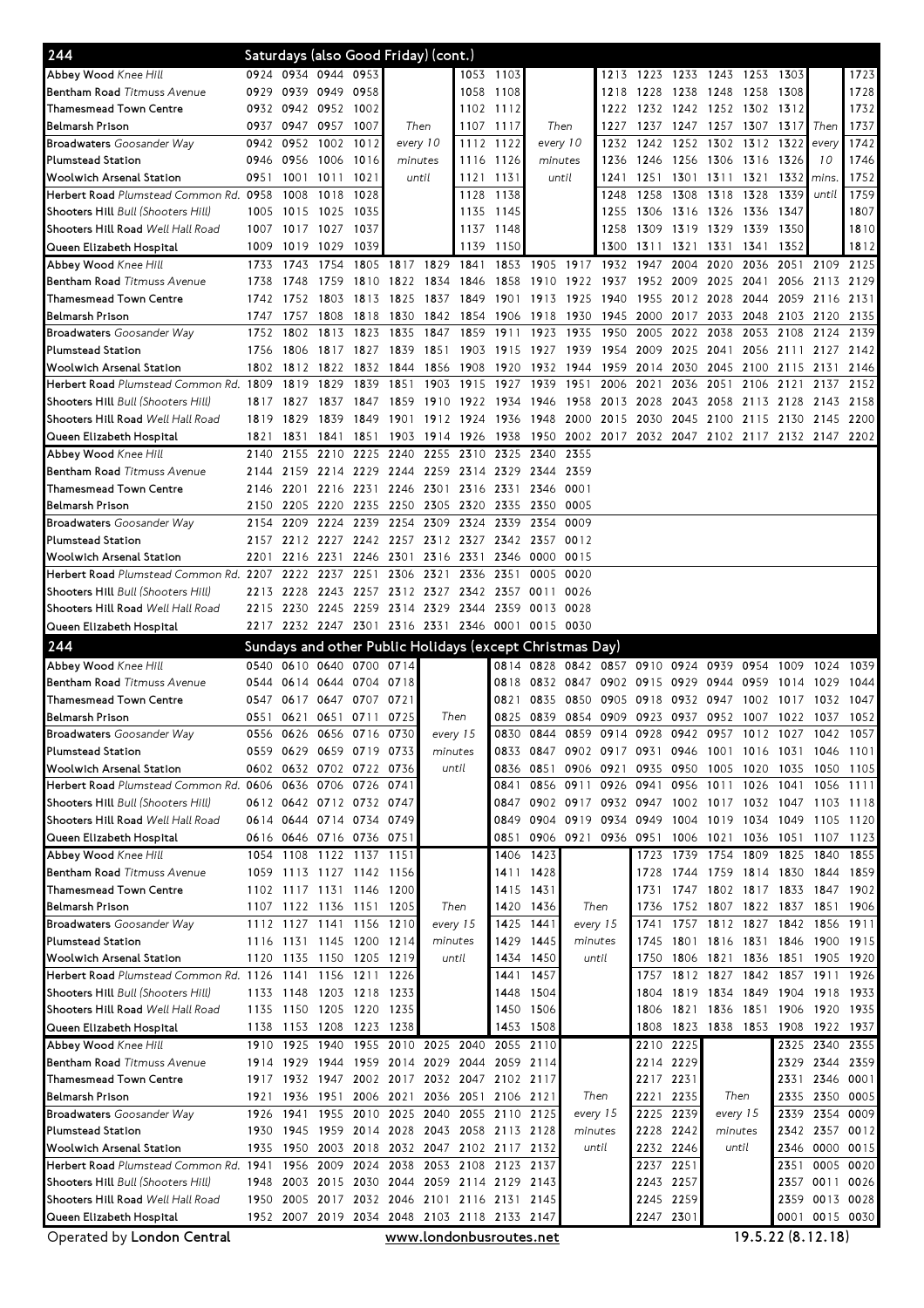## 244 Queen Elizabeth Hospital – Woolwich – Abbey Wood

| 244                                                                                                                        |      |      | Mondays to Fridays       |                     |      |                                                             |      |           |                |          |           |           |      |           |                                                                                           |      |           |      |
|----------------------------------------------------------------------------------------------------------------------------|------|------|--------------------------|---------------------|------|-------------------------------------------------------------|------|-----------|----------------|----------|-----------|-----------|------|-----------|-------------------------------------------------------------------------------------------|------|-----------|------|
| Queen Elizabeth Hospital                                                                                                   | 0515 |      | 0535 0555 0615 0635 0646 |                     |      |                                                             | 0657 |           | 0706 0714 0723 |          | 0733 0743 |           | 0753 |           | 0803 0813 0822 0833                                                                       |      |           | 0845 |
| Shooters Hill Road Well Hall Road                                                                                          | 0517 | 0537 | 0557                     | 0617                | 0637 | 0648                                                        | 0659 | 0708      | 0716           | 0725     | 0735      | 0745      | 0755 | 0805      | 0815                                                                                      | 0824 | 0835      | 0847 |
| Shooters Hill Bull (Shooters Hill)                                                                                         | 0519 | 0539 | 0559                     | 0619                | 0639 | 0650                                                        | 0701 | 0710      | -07<br>19      | 28<br>07 | 0738      | 0748      | 0758 | 0808      | 0818                                                                                      | 0827 | 0838      | 0850 |
| Herbert Road Plumstead Common Rd. 0524                                                                                     |      | 0544 | 0604                     | 0625                | 0645 | 0656                                                        | 0707 | 0716      | 0726           | 0735     | 0745      | 0755      | 0805 | 0815      | 0825                                                                                      | 0835 | 0846      | 0858 |
| <b>Woolwich Arsenal Station</b>                                                                                            | 0530 | 0550 | 0610                     | 0632                | 0652 | 0703                                                        | 0715 | 0724      | 0734           | 0743     | 0753      | 0803      | 0813 | 0823      | 0833                                                                                      | 0843 | 0854      | 0906 |
| <b>Plumstead Bus Garage</b>                                                                                                | 0534 | 0554 | 0614                     | 0636                | 0656 | 0707                                                        | 0719 | 0728      | 0738           | 0748     | 0758      | 0808      | 0818 | 0828      | 0838                                                                                      | 0848 | 0859      | 0911 |
| <b>Broadwaters</b> Goosander Way                                                                                           | 0536 | 0556 | 0616                     | 0638                | 0658 | 0709                                                        | 0721 | 0731      | 0741           | 0751     | 0801      | 0811      | 0821 | 0831      | 0841                                                                                      | 0851 | 0902      | 0913 |
| <b>Belmarsh Prison</b>                                                                                                     | 0541 | 0601 | 0621                     | 0643                | 0704 | 0715                                                        | 0727 | 0737      | 0747           | 0757     | 0807      | 0817      | 0827 | 0837      | 0847                                                                                      | 0857 | 0908      | 0919 |
| Thamesmead Town Cen. Central Way                                                                                           | 0545 | 0605 | 0625                     | 0647                | 0708 | 0720                                                        | 0732 | 0742      | 0752           | 0802     | 0812      | 0822      | 0832 | 0842      | 0852                                                                                      | 0902 | 0913      | 0924 |
| <b>Bentham Road Titmuss Avenue</b>                                                                                         | 0547 | 0607 | 0627                     | 0649                | 0711 | 0723                                                        | 0735 | 0745      | 0755           | 0805     | 0815      | 0825      | 0836 | 0846      | 0856                                                                                      | 0905 | 0916      | 0927 |
| <b>Abbey Wood Knee Hill</b>                                                                                                | 0552 | 0612 | 0632                     | 0655                |      | 0717 0729                                                   | 0741 | 0751      | 0801           | 0811     | 0821      | 0831      | 0842 | 0852      | 0902                                                                                      | 0911 | 0922      | 0932 |
| Queen Elizabeth Hospital                                                                                                   | 0855 | 0906 | 0917                     | 0928                |      |                                                             | 1248 | 1258      | 1308           | 1318     | 1328      | 1338      | 1348 | 1358      | 1408                                                                                      | 1419 | 1430      | 1440 |
| Shooters Hill Road Well Hall Road                                                                                          | 0857 | 0908 | 0919                     | 0930                |      |                                                             | 1250 | 1300      | 1311           | 1321     | 1331      | 1341      | 1351 | 1401      | 1411                                                                                      | 1422 | 1433      | 1443 |
| Shooters Hill Bull (Shooters Hill)                                                                                         | 0900 | 0911 | 0922                     | 0933                |      |                                                             | 1253 | 1303      | 1314           | 1324     | 1334      | 1344      | 1354 | 1404      | 1414                                                                                      | 1425 | 1436      | 1446 |
| Herbert Road Plumstead Common Rd. 0908                                                                                     |      | 0918 | 0929                     | 0939                |      | Then                                                        | 1259 | 1309      | 1320           | 1330     | 1340      | 1350      | 1400 | 1410      | 1420                                                                                      | 1431 | 1442      | 1452 |
| <b>Woolwich Arsenal Station</b>                                                                                            | 0916 | 0926 | 0936                     | 0946                |      | every 10                                                    | 1306 | 1317      | 1328           | 1338     | 1348      | 1358      | 1408 | 1418      | 1428                                                                                      | 1439 | 1450      | 1500 |
| <b>Plumstead Bus Garage</b>                                                                                                | 0921 | 0931 | 0941                     | 0951                |      | minutes                                                     | 1311 | 1322      | 1333           | 1343     | 1353      | 1403      | 1413 | 1423      | 1433                                                                                      | 1444 | 1455      | 1505 |
| <b>Broadwaters</b> Goosander Way                                                                                           | 0923 | 0933 | 0943                     | 0953                |      | until                                                       | 1313 | 1324      | 1335           | 1345     | 1355      | 1405      | 1415 | 1425      | 1436                                                                                      | 1447 | 1458      | 1508 |
| <b>Belmarsh Prison</b>                                                                                                     | 0929 | 0939 | 0949                     | 0959                |      |                                                             | 1319 | 1330      | 1341           | 1351     | 1401      | 1411      | 1421 | 1431      | 1442                                                                                      | 1453 | 1504      | 1514 |
| Thamesmead Town Cen. Central Way                                                                                           | 0934 | 0944 | 0954                     | 1004                |      |                                                             | 1324 | 1335      | 1346           | 1356     | 1406      | 1416      | 1426 | 1436      | 1447                                                                                      | 1458 | 1509      | 1519 |
| <b>Bentham Road Titmuss Avenue</b>                                                                                         | 0937 | 0947 | 0957                     | 1007                |      |                                                             | 1327 | 1338      | 1349           | 1359     | 1409      | 1419      | 1429 | 1439      | 1450                                                                                      | 1502 | 1513      | 1523 |
| Abbey Wood Knee Hill                                                                                                       | 0942 | 0952 | 1002                     | 1012                |      |                                                             | 1332 | 1343      | 1354           | 1404     | 1414 1425 |           | 1435 | 1445      | 1456                                                                                      | 1509 | 1520      | 1530 |
| Queen Elizabeth Hospital                                                                                                   | 1448 | 1459 | 1509                     | 1518                | 1530 | 1540                                                        | 1551 | 1601      | 1612           | 1623     | 1634      | 1645      | 1656 | 1707      | 1718                                                                                      | 1729 | 1740      | 1752 |
| Shooters Hill Road Well Hall Road                                                                                          | 1451 | 1502 | 1512                     | 1522                | 1534 | 1544                                                        | 1555 | 1606      | 1617           | 1628     | 1639      | 1650      | 1701 | 1712      | 1723                                                                                      | 1734 | 1745      | 1757 |
| Shooters Hill Bull (Shooters Hill)                                                                                         | 1454 | 1505 | 1515                     | 1525                | 1537 | 1548                                                        | 1559 | 1610      | 1621           | 1632     | 1643      | 1654      | 1705 | 1716      | 1727                                                                                      | 1738 | 1749      | 1801 |
| Herbert Road Plumstead Common Rd. 1500                                                                                     |      | 1511 | 1522                     | 1532                | 1544 | 1555                                                        | 1606 | 1617      | 1628           | 1639     | 1650      | 1701      | 1712 | 1723      | 1734                                                                                      | 1744 | 1755      | 1807 |
| <b>Woolwich Arsenal Station</b>                                                                                            | 1509 | 1520 | 1531                     | 1541                | 1553 | 1604                                                        | 1615 | 1626      | 1637           | 1648     | 1659      | 1710      | 1721 | 1732      | 1743                                                                                      | 1753 | 1804      | 1815 |
| <b>Plumstead Bus Garage</b>                                                                                                | 1514 | 1525 | 1536                     | 1547                | 1559 | 1610                                                        | 1621 | 1632      | 1643           | 1654     | 1705      | 1716      | 1728 | 1739      | 1750                                                                                      | 1800 | 1810      | 1821 |
| <b>Broadwaters</b> Goosander Way                                                                                           | 1517 | 1528 | 1539                     | 1550                | 1602 | 1613                                                        | 1624 | 1635      | 1646           | 1657     | 1708      | 1719      | 1731 | 1742      | 1753                                                                                      | 1803 | 1813      | 1824 |
| <b>Belmarsh Prison</b>                                                                                                     | 1524 | 1535 | 1546                     | 1557                | 1608 | 1619                                                        | 1630 | 1641      | 1652           | 1703     | 1714      | 1725      | 1737 | 1748      | 1759                                                                                      | 1809 | 1819      | 1830 |
| Thamesmead Town Cen, Central Way                                                                                           | 1529 | 1540 | 1551                     | 1602                | 1613 | 1624                                                        | 1635 | 1646      | 1657           | 1708     | 1719      | 1730      | 1742 | 1753      | 1804                                                                                      | 1813 | 1823      | 1834 |
| <b>Bentham Road Titmuss Avenue</b>                                                                                         | 1533 | 1544 | 1555                     | 1606                | 1617 | 1628                                                        | 1639 | 1650      | 1701           | 1712     | 1722      | 1733      | 1745 | 1756      | 1807                                                                                      | 1816 | 1826      | 1837 |
| Abbey Wood Knee Hill                                                                                                       | 1540 | 1551 | 1602                     | 1613                | 1624 | 1635                                                        | 1646 | 1657      | 1708           | 1719     | 1728      | 1739      | 1751 | 1802      | 1813                                                                                      | 1821 | 1831      | 1842 |
| Queen Elizabeth Hospital                                                                                                   | 1803 | 1814 | 1825                     | 1835                | 1845 | 1855                                                        | 1905 | 1915      | 1926           | 1937     | 1949      | 2001      | 2013 | 2025      | 2040                                                                                      | 2055 | 2110      | 2125 |
| Shooters Hill Road Well Hall Road                                                                                          | 1808 | 1819 | 1829                     | 1839                | 1849 | 1858                                                        | 1908 | 1918      | 1929           | 1940     | 1952      | 2004      | 2015 | 2027      | 2042                                                                                      | 2057 | 2112      | 2127 |
| Shooters Hill Bull (Shooters Hill)                                                                                         | 1811 | 1822 | 1832                     | 1842                | 1852 | 1901                                                        | 1911 | 1921      | 1932           | 1942     | 1954      | 2006      | 2017 | 2029      | 2044                                                                                      | 2059 | 2114      | 2129 |
| Herbert Road Plumstead Common Rd. 1817                                                                                     |      | 1828 | 1838                     | 1848                | 1858 | 1907                                                        | 1917 | 1927      | 1938           | 1948     | 2000      | 2011      | 2022 | 2034      | 2049                                                                                      | 2104 | 2119      | 2134 |
| <b>Woolwich Arsenal Station</b>                                                                                            | 1825 | 1836 | 1846                     | 1856                | 1906 | 1915                                                        | 1925 | 1935      | 1945           | 1955     | 2007      | 2018      | 2029 | 2041      | 2056                                                                                      | 2111 | 2126      | 2140 |
| <b>Plumstead Bus Garage</b>                                                                                                | 1831 | 1842 |                          | 1852 1902 1911 1920 |      |                                                             | 1930 | 1940 1950 |                | 2000     |           | 2012 2022 | 2033 | 2045 2100 |                                                                                           | 2115 | 2130 2144 |      |
| <b>Broadwaters</b> Goosander Way                                                                                           |      |      |                          |                     |      |                                                             |      |           |                |          |           |           |      |           | 1834 1845 1855 1905 1914 1923 1933 1943 1953 2003 2014 2024 2035 2047 2102 2117 2132 2146 |      |           |      |
| Belmarsh Prison                                                                                                            |      |      |                          |                     |      |                                                             |      |           |                |          |           |           |      |           | 1840 1851 1901 1911 1920 1929 1939 1949 1959 2009 2020 2030 2041 2053 2108 2123 2138 2152 |      |           |      |
| Thamesmead Town Cen. Central Way 1844 1855 1905 1915 1924 1933 1943 1953 2003 2013 2024 2034 2045 2057 2112 2127 2142 2156 |      |      |                          |                     |      |                                                             |      |           |                |          |           |           |      |           |                                                                                           |      |           |      |
| Bentham Road Titmuss Avenue                                                                                                |      |      |                          |                     |      |                                                             |      |           |                |          |           |           |      |           | 1847 1858 1908 1918 1927 1936 1946 1956 2006 2016 2027 2036 2047 2059 2114 2129 2144 2158 |      |           |      |
| Abbey Wood Knee Hill                                                                                                       |      |      |                          |                     |      |                                                             |      |           |                |          |           |           |      |           | 1852 1903 1913 1923 1932 1941 1951 2001 2011 2021 2032 2041 2052 2104 2119 2133 2148 2202 |      |           |      |
| Queen Elizabeth Hospital                                                                                                   |      |      |                          |                     |      | 2140 2155 2210 2225 2240 2255 2310 2325 2340 2355 0010 0025 |      |           |                |          |           |           |      |           |                                                                                           |      |           |      |
| Shooters Hill Road Well Hall Road                                                                                          |      |      |                          |                     |      | 2142 2157 2212 2227 2242 2257 2312 2327 2342 2357 0012 0027 |      |           |                |          |           |           |      |           |                                                                                           |      |           |      |
| Shooters Hill Bull (Shooters Hill)                                                                                         |      |      |                          |                     |      | 2144 2159 2214 2229 2244 2259 2314 2329 2344 2359 0014 0029 |      |           |                |          |           |           |      |           |                                                                                           |      |           |      |
| Herbert Road Plumstead Common Rd. 2149 2204 2219 2234 2248 2303 2318 2333 2348 0003 0018 0033                              |      |      |                          |                     |      |                                                             |      |           |                |          |           |           |      |           |                                                                                           |      |           |      |
| <b>Woolwich Arsenal Station</b>                                                                                            |      |      |                          |                     |      | 2155 2210 2225 2240 2254 2309 2324 2339 2353 0008 0023 0038 |      |           |                |          |           |           |      |           |                                                                                           |      |           |      |
| Plumstead Bus Garage                                                                                                       |      |      |                          |                     |      | 2159 2214 2229 2243 2257 2312 2327 2342 2356 0011 0026 0041 |      |           |                |          |           |           |      |           |                                                                                           |      |           |      |
| <b>Broadwaters</b> Goosander Way                                                                                           |      |      |                          |                     |      | 2201 2216 2231 2245 2259 2314 2329 2344 2358 0013 0028 0043 |      |           |                |          |           |           |      |           |                                                                                           |      |           |      |
| Belmarsh Prison                                                                                                            |      |      |                          |                     |      | 2207 2222 2237 2251 2305 2320 2335 2349 0003 0018 0033 0048 |      |           |                |          |           |           |      |           |                                                                                           |      |           |      |
| Thamesmead Town Cen. Central Way 2211 2226 2241 2255 2309 2324 2339 2353 0007 0022 0037 0052                               |      |      |                          |                     |      |                                                             |      |           |                |          |           |           |      |           |                                                                                           |      |           |      |
| <b>Bentham Road Titmuss Avenue</b>                                                                                         |      |      |                          |                     |      | 2213 2228 2243 2257 2311 2326 2341 2355 0009 0024 0039 0054 |      |           |                |          |           |           |      |           |                                                                                           |      |           |      |
| Abbey Wood Knee Hill                                                                                                       |      |      |                          |                     |      | 2217 2232 2247 2301 2315 2330 2345 2359 0013 0028 0043 0058 |      |           |                |          |           |           |      |           |                                                                                           |      |           |      |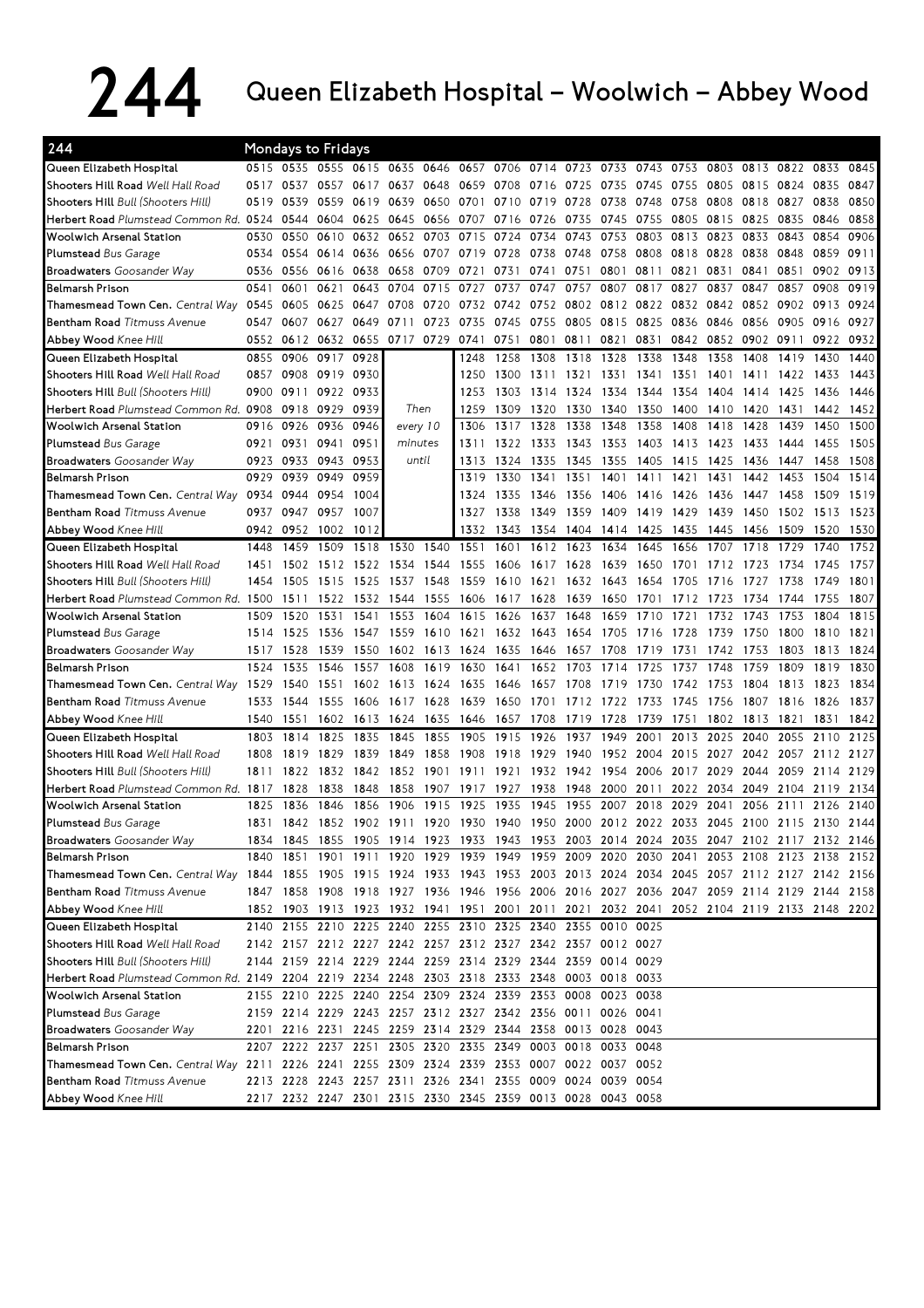| 244                                          |      |      | Saturdays (also Good Friday) |      |           |           |      |           |      |                                                                  |           |      |      |           |           |          |           |      |
|----------------------------------------------|------|------|------------------------------|------|-----------|-----------|------|-----------|------|------------------------------------------------------------------|-----------|------|------|-----------|-----------|----------|-----------|------|
| Queen Elizabeth Hospital                     | 0515 | 0535 | 0555 0615                    |      | 0635      | 0655 0715 |      | 0735      | 0750 | 0805                                                             | 0820      | 0835 | 0847 | 0859      | 0910      | 0920     | 0929      | 0938 |
| Shooters Hill Road <i>Well Hall Road</i>     | 0517 | 0537 | 0557                         | 0617 | 0637      | 0657      | 0717 | 0737      | 0752 | 0807                                                             | 0822      | 0837 | 0849 | 0901      | 0912      | 0922     | 0931      | 0940 |
| <b>Shooters Hill</b> Bull (Shooters Hill)    | 0519 | 0539 | 0559                         | 0619 | 0639      | 0659      | 0719 | 0739      | 0754 | 0809                                                             | 0824      | 0839 | 0851 | 0903      | 0914      | 0924     | 0933      | 0942 |
| Herbert Road Plumstead Common Rd. 0524       |      | 0544 | 0604                         | 0624 | 0644      | 0704      | 0724 | 0744      | 0759 | 0814                                                             | 0829      | 0844 | 0857 | 0909      | 0920      | 0930     | 0939      | 0948 |
| Woolwich Arsenal Station                     | 0529 | 0549 | 0610                         | 0630 | 0650      | 0710      | 0730 | 0750      | 0805 | 0820                                                             | 0835      | 0850 | 0904 | 0916      | 0927      | 0937     | 0946      | 0956 |
| Plumstead Bus Garage                         | 0532 | 0552 | 0613 0633                    |      | 0653      | 0713      | 0733 | 0753      | 0809 | 0824                                                             | 0839      | 0854 | 0908 | 0920      | 0931      | 0941     | 0950      | 1000 |
| <b>Broadwaters</b> Goosander Way             | 0534 | 0554 | 0615                         | 0635 | 0655      | 0715      | 0735 | 0755      | 0811 | 0826                                                             | 0841      | 0856 | 0910 | 0922      | 0933      | 0943     | 0952      | 1002 |
| Belmarsh Prison                              | 0539 | 0559 | 0620                         | 0640 | 0700      | 0720      | 0740 | 0800      | 0816 | 0831                                                             | 0846      | 0901 | 0915 | 0927      | 0938      | 0948     | 0958      | 1008 |
| Thamesmead Town Cen. Central Way             | 0543 | 0603 | 0624                         | 0644 | 0704      | 0724      | 0744 | 0804      | 0820 | 0835                                                             | 0850      | 0905 | 0919 | 0931      | 0942      | 0952     | 1002      | 1012 |
| Bentham Road Titmuss Avenue                  | 0545 | 0605 | 0626                         | 0646 | 0706      | 0726      | 0746 | 0807      | 0823 | 0838                                                             | 0853      | 0908 | 0922 | 0934      | 0945      | 0955     | 1005      | 1015 |
| <b>Abbev Wood</b> Knee Hill                  | 0549 | 0609 | 0630                         | 0650 | 0710 0731 |           | 0751 | 0812      | 0828 | 0843                                                             | 0858      | 0913 | 0927 | 0939      | 0950      | 1000     | 1010      | 1020 |
| Queen Elizabeth Hospital                     | 0948 | 0958 | 1008                         | 1017 |           |           | 1127 | 1136      | 1146 | 1155                                                             | 1205      | 1215 | 1225 | 1235      | 1244      |          |           | 1624 |
| Shooters Hill Road Well Hall Road            | 0950 | 1000 | 1010                         | 1019 |           |           | 1129 | 1138      | 1148 | 1157                                                             | 1207      | 1217 | 1227 | 1237      | 1246      |          |           | 1626 |
| <b>Shooters Hill</b> Bull (Shooters Hill)    | 0952 | 1002 | 1012 1022                    |      |           |           | 1132 | 1141      | 1151 | 1200                                                             | 1210      | 1220 | 1230 | 1240      | 1249      |          |           | 1629 |
| Herbert Road Plumstead Common Rd. 0958       |      | 1008 | 1018                         | 1028 | Then      |           | 1138 | 1147      | 1157 | 1206                                                             | 1216      | 1226 | 1236 | 1246      | 1255      | Then     |           | 1635 |
| Woolwich Arsenal Station                     | 1006 | 1016 | 1026                         | 1036 | every 10  |           | 1146 | 1155      | 1205 | 1214                                                             | 1224      | 1234 | 1244 | 1254      | 1303      | every 10 |           | 1643 |
| Plumstead Bus Garage                         | 1010 | 1020 | 1030                         | 1040 | minutes   |           | 1150 | 1200      | 1210 | 1219                                                             | 1229      | 1239 | 1249 | 1259      | 1308      | minutes  |           | 1648 |
| <b>Broadwaters</b> Goosander Way             | 1012 | 1022 | 1032                         | 1042 | until     |           | 1152 | 1202      | 1212 | 1221                                                             | 1231      | 1241 | 1251 | 1301      | 1311      | until    |           | 1651 |
| Belmarsh Prison                              | 1018 | 1028 | 1038                         | 1048 |           |           | 1158 | 1208      | 1218 | 1227                                                             | 1237      | 1247 | 1257 | 1307      | 1317      |          |           | 1657 |
| Thamesmead Town Cen. <i>Central Way</i> 1022 |      | 1032 | 1042                         | 1052 |           |           | 1202 | 1212 1222 |      | 1231                                                             | 1241      | 1251 | 1301 | 1311      | 1321      |          |           | 1701 |
| <b>Bentham Road</b> Titmuss Avenue           | 1025 | 1035 | 1045                         | 1055 |           |           | 1205 | 1215      | 1225 | 1234                                                             | 1244      | 1254 | 1304 | 1314      | 1324      |          |           | 1704 |
| <b>Abbev Wood</b> Knee Hill                  | 1030 | 1040 | 1051 1101                    |      |           |           | 1211 | 1221      | 1231 | 1240                                                             | 1250      | 1300 | 1310 | 1320      | 1330      |          |           | 1710 |
| Queen Elizabeth Hospital                     | 1635 | 1645 |                              |      | 1735      | 1746      | 1756 | 1807      | 1818 | 1828                                                             | 1838      | 1848 | 1858 | 1909      | 1921      | 1933     | 1945      | 1957 |
| Shooters Hill Road <i>Well Hall Road</i>     | 1637 | 1648 |                              |      | 1738      | 1749      | 1759 | 1809      | 1820 | 1830                                                             | 1840      | 1850 | 1900 | 1911      | 1923      | 1935     | 1947      | 1959 |
| Shooters Hill Bull (Shooters Hill)           | 1640 | 1651 |                              |      | 1741      | 1752      | 1802 | 1812 1823 |      | 1833                                                             | 1843      | 1853 | 1903 | 1914      | 1926      | 1938     | 1950      | 2002 |
| Herbert Road Plumstead Common Rd. 1646       |      | 1657 | Then                         |      | 1747      | 1758      | 1808 | 1818      | 1829 | 1839                                                             | 1849      | 1859 | 1909 | 1920      | 1932      | 1944     | 1955      | 2007 |
| Woolwich Arsenal Station                     | 1654 | 1705 | every 10                     |      | 1755      | 1806      | 1816 | 1826      | 1836 | 1846                                                             | 1856      | 1906 | 1916 | 1927      | 1939      | 1951     | 2002      | 2014 |
| <b>Plumstead</b> Bus Garage                  | 1659 | 1710 | minutes                      |      | 1800      | 1811      | 1821 | 1831      | 1841 | 1851                                                             | 1901 1911 |      | 1921 | 1932      | 1944      | 1955     | 2006      | 2018 |
| <b>Broadwaters</b> Goosander Way             | 1702 | 1713 | until                        |      | 1803      | 1813      | 1823 | 1833      | 1843 | 1853                                                             | 1903      | 1913 | 1923 | 1934      | 1946      | 1957     | 2008      | 2020 |
| Belmarsh Prison                              | 1708 | 1719 |                              |      | 1809      | 1819      | 1829 | 1839      | 1849 | 1859                                                             | 1909      | 1919 | 1929 | 1940      | 1952      | 2003     | 2014      | 2026 |
| Thamesmead Town Cen. Central Way 1712        |      | 1723 |                              |      | 1813      | 1823      | 1833 | 1843      | 1853 | 1903                                                             | 1913      | 1923 | 1933 | 1944      | 1956      | 2007     | 2018      | 2030 |
| Bentham Road Titmuss Avenue                  | 1715 | 1726 |                              |      | 1816      | 1826      | 1836 | 1846      | 1856 | 1906                                                             | 1916      | 1926 | 1936 | 1947      | 1959      | 2010     | 2021      | 2033 |
| <b>Abbey Wood</b> Knee Hill                  | 1720 | 173  |                              |      | 1821      | 1831      | 1841 | 1851      | 1901 | 1911                                                             | 1921      | 1931 | 1941 | 1952      | 2004      | 2015     | 2026      | 2038 |
| Queen Elizabeth Hospital                     | 2010 | 2025 | 2040                         | 2055 | 2110      | 2125      | 2140 | 2155      | 2210 | 2225                                                             | 2240      | 2255 | 2310 | 2325      | 2340      | 2355     | 0010      | 0025 |
| Shooters Hill Road <i>Well Hall Road</i>     | 2012 | 2027 | 2042                         | 2057 | 2112      | 2127      | 2142 | 2157      | 2212 | 2227                                                             | 2242      | 2257 | 2312 | 2327      | 2342      | 2357     | 0012      | 0027 |
| Shooters Hill Bull (Shooters Hill)           | 2015 | 2030 | 2044                         | 2059 | 2114      | 2129      | 2144 | 2159      | 2214 | 2229                                                             | 2244      | 2259 | 2314 | 2329      | 2344      | 2359     | 0014      | 0029 |
| Herbert Road Plumstead Common Rd. 2020       |      | 2035 | 2049 2104                    |      | 2119      | 2134      | 2149 | 2204 2219 |      | 2234                                                             | 2248      | 2303 | 2318 | 2333      | 2348      | 0003     | 0018      | 0033 |
| Woolwich Arsenal Station                     | 2027 | 2042 | 2055                         | 2110 | 2125      | 2140      | 2155 | 2210      | 2225 | 2240                                                             | 2254      | 2309 | 2324 | 2339      | 2354      | 0008     | 0023      | 0038 |
| <b>Plumstead</b> Bus Garage                  | 2031 | 2046 | 2059                         | 2114 | 2129      | 2144      | 2159 | 2214 2228 |      | 2243                                                             | 2257      | 2312 | 2327 | 2342 2357 |           | 0011     | 0026      | 0041 |
| <b>Broadwaters</b> Goosander Way             | 2033 | 2048 | 2101                         | 2116 | 2131      | 2146      | 2201 | 2216      | 2230 | 2245                                                             | 2259      | 2314 | 2329 | 2344      | 2359      | 0013     | 0028      | 0043 |
| Belmarsh Prison                              | 2039 | 2054 | 2106                         | 2121 | 2136      | 2151      | 2206 | 2221      | 2235 | 2250                                                             | 2304      | 2319 | 2334 | 2349      | 0004      | 0018     | 0033      | 0048 |
| Thamesmead Town Cen. Central Way             | 2043 | 2058 | 2110                         | 2125 | 2140      | 2155      | 2210 | 2225      | 2239 | 2254                                                             | 2308      | 2323 | 2338 | 2353      | 0008      | 0022     | 0037      | 0052 |
| <b>Bentham Road</b> Titmuss Avenue           | 2046 | 2101 | 2112                         | 2127 | 2142      | 2157      | 2212 | 2227      | 2241 | 2256                                                             | 2310      | 2325 | 2340 | 2355      | 0010      | 0024     | 0039      | 0054 |
| <b>Abbey Wood Knee Hill</b>                  | 2051 |      |                              |      |           |           |      |           |      | 2106 2117 2132 2147 2201 2216 2231 2245 2300 2314 2329 2344 2359 |           |      |      |           | 0014 0028 |          | 0043 0058 |      |